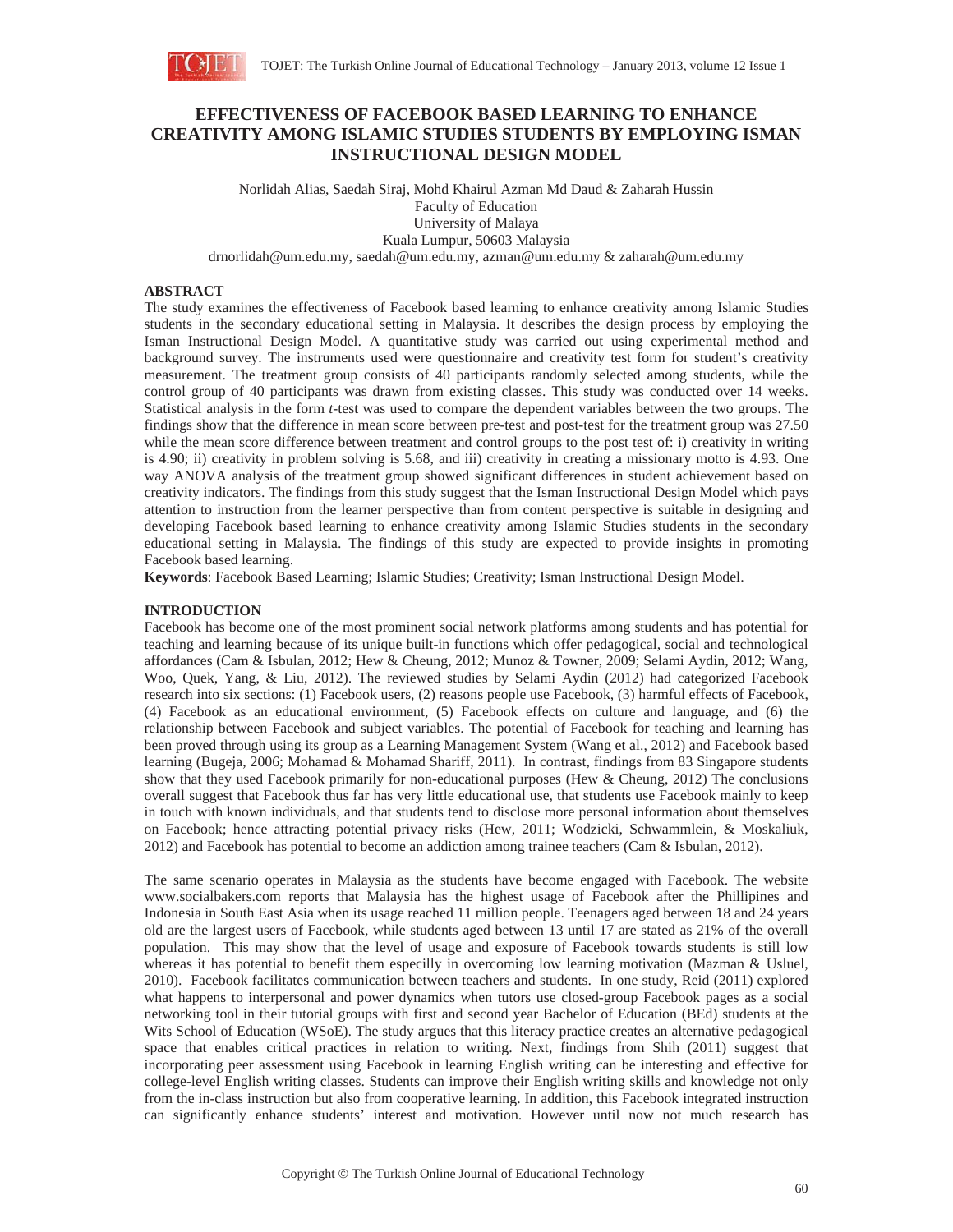

specifically focused on the various uses of Facebook within educational contexts and this potential has not been sufficiently explored (Ryan, Magro, & Sharp, 2011; Selami Aydin, 2012). In addition, none of the research has described the design process of Facebook based learning.

Although learning through Facebook contradicts current pedagogical practice, some researchers believe that this social network encourages idea exchange among students, provides non formal and non structured learning, may increase student interest in learning and is able to generate critical thinking among students which is one of the traditional objectives in learning (Bugeja, 2006). In another study, Mohamad and Mohamad Shariff (2011) had shown that Facebook based learning has increased students' motivation and understanding based on gender and stream regardless of science or social science stream. In another study, Reyes (2010) used Youtube and Facebook in an effort to develop students' creativity. According to him, Facebook has potential to provide student centered learning and task based environment that enables theory discussion and course content. In addition, Ala-Mutka, Punie, and Redecker (2008) also agreed that social networks such MySpace, Facebook and SecondLife have potential to increase learning outcome and provide new potential to generate creativity among students. Moreover, Mihai, Stanciu, and Alaca (2011) conducted research aimed at analyzing the impact of social networks on educational process in Romanian higher education. Their survey revealed that social networking sites have become very popular among students and could be considered as valuable potential for education.

Reseachers have suggested that learning environment should be creative (Mohammad Yusof & Siti Hajar, 2011; Shallcross, 1981), be more student-focused (Cropley, 2001) besides using social networks (Ala-Mutka et al., 2008). However, there has been a serious lack of research on Facebook as an educational resource and how Facebook could be more efficiently used as an educational environment remains unanswered (Selami Aydin, 2012). Notably, not much literature on Facebook has explored its potential to enhance creativity among students especially in Islamic Studies. Hence, this study was aimed at examining the effectiveness of Facebook in enhancing creativity among Islamic Studies students in the secondary educational setting in Malaysia using experimental method and background survey. This study also describes the design process by employing the Isman instructional design model.

## **The Aim of Research**

The aim of this research is to examine the effectiveness of Facebook based learning to enhance creativity among Islamic Studies students in the secondary educational setting in Malaysia. This study also describes the design process by employing the Isman instructional design model. In order to achieve this aim, the researcher set two research objectives. The first objective is to test the effectiveness of the Facebook based learning to enhance creativity among Islamic Studies students in the secondary educational setting in Malaysia by pre/posttest design. The second objective is to describe the design and development of Facebook based learning by employing the Isman instructional design model. Three dependent variables in this study are creativity level in writing, creativity level in problem solving and creativity level in producing missionary motto. This study seeks to investigate the following null hypotheses:

- $\bullet$  H<sub>1</sub>: There is no significant difference for creativity in writing between the treatment group which uses Facebok based learning and the control group.
- $\bullet$  H<sub>2</sub> : There is no significant difference for creativity in problem solving between the treatment group which uses Facebok based learning and the control group.
- $\bullet$  H<sub>3</sub> : There is no significant difference for creativity in producing missionary motto between the treatment group which uses Facebok based learning and the control group.
- $\bullet$  H<sub>4</sub> : There is no significant difference in student achievement after treatment given based on creativity indicator.

## **Significance of the Study**

The results of the study can be used by educators to determine the effects of the Isman model in the design and development of a Facebook based learning to enhance creativity among Islamic Studies students in the secondary educational setting in Malaysia.

#### **Scope and Limitations**

In this study, a control group of 40 students at two urban secondary schools in the state of Selangor was randomly selected as the population reflected the proportion of the Muslim communities in Malaysia, while the control group of 40 students was drawn from an existing class of varying academic achievement. This study was conducted over 14 weeks. The treatment group learned Islamic Studies through Facebook based learning to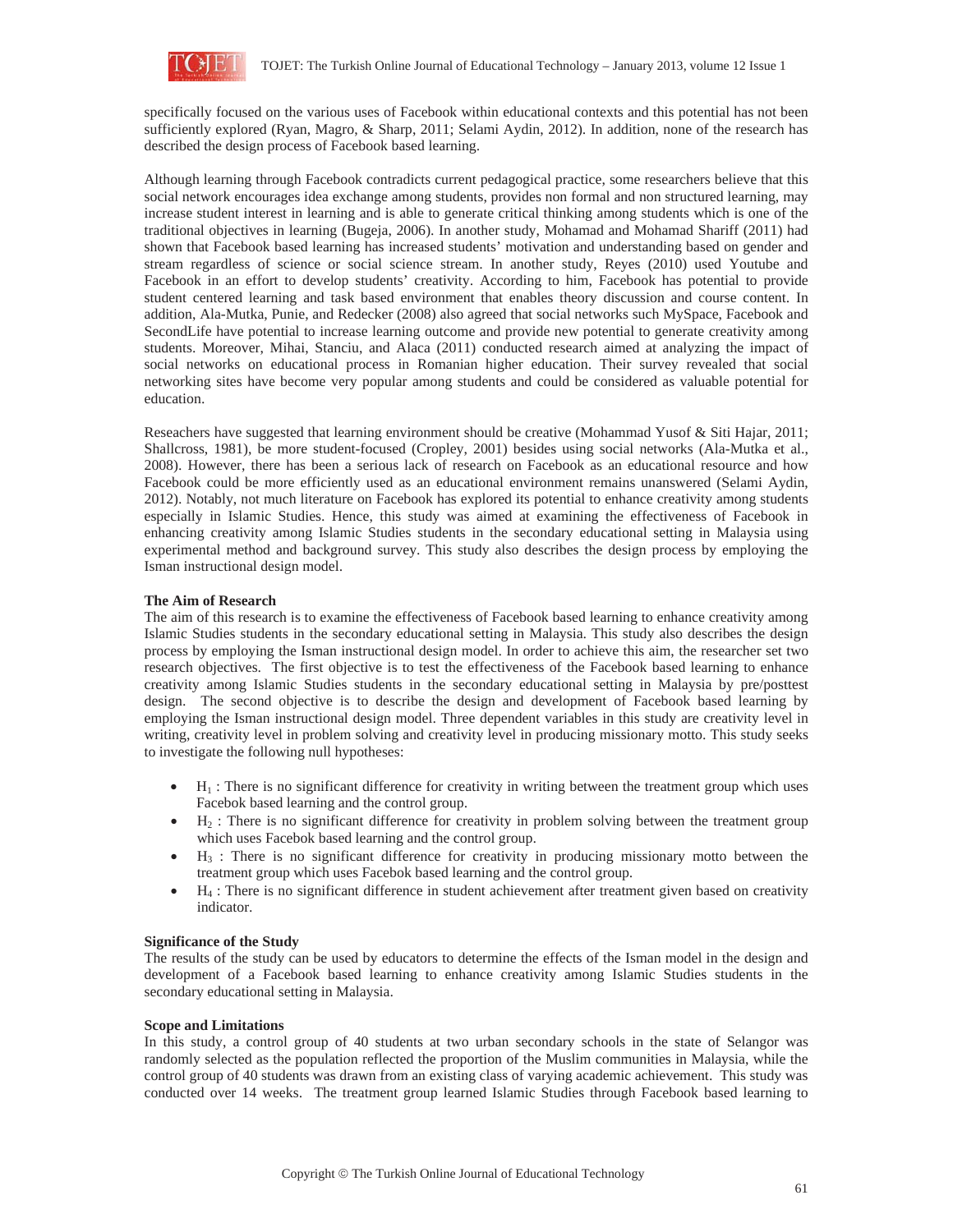

enhance creativity while the control group learned Islamic Studies using traditional classroom texts. In this research creativity level is only focused on writing, problem solving and producing missionary motto.

#### **Instruments**

Two instruments were used in this study: First is questionnaire for identifying students' achievement. The survey instrument used was validated by three Islamic Studies teachers while the language was validated by two language teachers with more than 10 years' working experience. The instruments were administered to 40 Form Four Islamic Studies students in the same district as this research. The instrument has a Cronbach alpha reliability score of .72. The second instrument is the Creativity test form used for pretest and posttest of students' creativity measurement. The test form was constructed through adapting and adopting the Torrance Tests of Creative Thinking (TTCT) verbal and figural version (Torrance, 1974). The TTCT verbal version emphasizes thinking creativity with words, while the TTCT figural version emphasizes thinking creatively with pictures. This test was designed to analyze students' creativity in Islamic Studies. The test consists of three questions such as: (a) Creativity in Writing; (b) Creativity in problem solving, and (c) Creativity in producing missionary motto. The questions posted focused on things that can cancel faith in Islam. The topic is included in the Form Four Islamic Studies secondary school curriculum specification provided by the Malaysia Ministry of Education. The content of the test was validated by three Islamic Studies teachers while the language was validated by two language teachers with more than 10 years' working experience.

The teaching and learning of the treatment group is done through social network application provided in Facebook such as wall, private message, chat box, note as well as other application such as drama and film editing, TV documentary, religious discussion program uploaded in the YouTube format. Through the social network application of Facebook, the teacher delivers the content of the topic that can cancel faith in Islam. The students are given the choice to follow the lesson anywhere and any time they wish. The students may ask questions, give opinion and interact among friends.

## **Theoretical Framework**

## **Employing Isman Instructional Design Model in the Development of Physics Module based on learning Style and Appropriate Technology**

The major goal of the Isman instructional design model is to explain up how to plan, develop, implement, evaluate and organize full learning activities effectively to ensure competent performance by students (Isman, 2011). The theoretical foundation of the new model comes from behaviorism, cognitism and constructivism views. Firstly, Isman (2011) used the relationship between stimulus and response, the reinforcement factor and designing environmental condition in behaviorism theory to motivate more in this model. Secondly, motivation, intellectual learning process, experiences and contents in Cognitive theory are used in this model to motivate students to learn more in this model. This model is interested in how to store the information into long term memory, hence instructional activities are designed in this model. The Isman model also uses constructivism which pays attention to personal applications.

The Isman model was implemented on 100 graduate students at the faculty of education at Eastern Mediterranean University in North Cyprus to analyze the effects of the model on academic achievement (Isman, 2005). The findings of the research indicate that the Isman model was implemented successfully in instructional activities in the experimental group and affected academic achievement and so, it may be said that this model could be implemented to design instruction. In addition, the Isman instructional model was employed in the design and development of a Physics module based on learning style and appropriate technology in the secondary school setting in Malaysia (Norlidah Alias & Saedah Siraj, in press).

Findings from evaluation of the module conducted among 120 participants involving 30 participants of each learning style (visual/verbal, active/reflective) suggested that the module is effective for visual, active, reflective and not for verbal learners. The researchers also compared the module effectiveness according to gender. The verbal and reflective modules were effective for female learners and not for male learners. The findings from this study suggest that the Isman instructional design model which pays attention to instruction from the learner perspective than from content perspective is suitable in designing and developing a Physics module based on learning style and appropriate technology in the secondary educational setting in Malaysia. Hence, the researchers aim to examine the effectiveness of Facebook based learning to enhance creativity among Islamic Studies students in the Malaysian secondary educational setting by employing the Isman model too. The Isman instructional design model involves a five-step systematic planning process. These are input, process, output, feedback and learning as shown in Figure 1.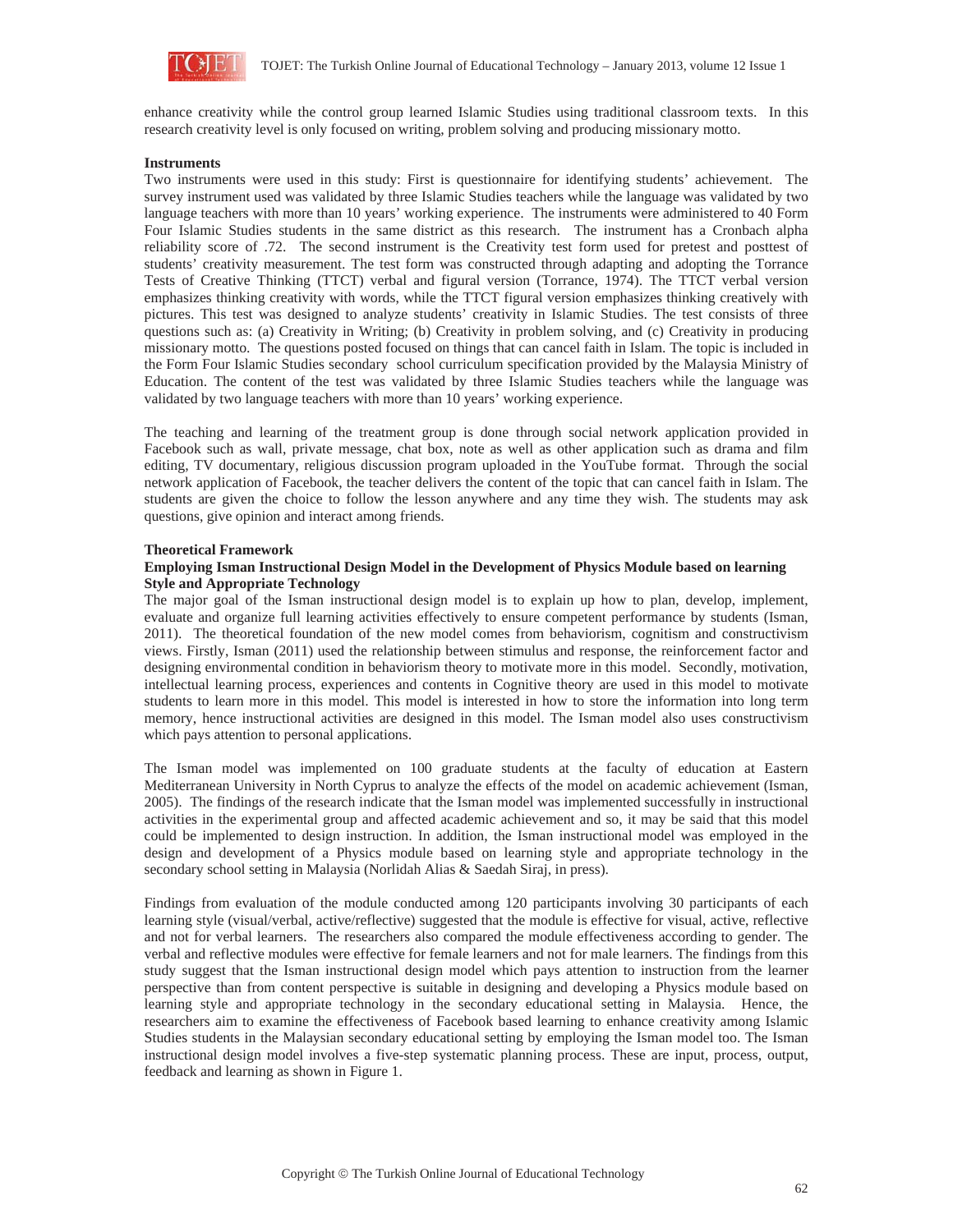



*Figure 1*: Isman Instructional Design Model (Isman, 2011, p.139)

The researchers aimed to test the effectiveness of the Isman model in developing an Islamic Education module based on Facebook and creativity in the Malaysian secondary educational setting as shown in Table 1.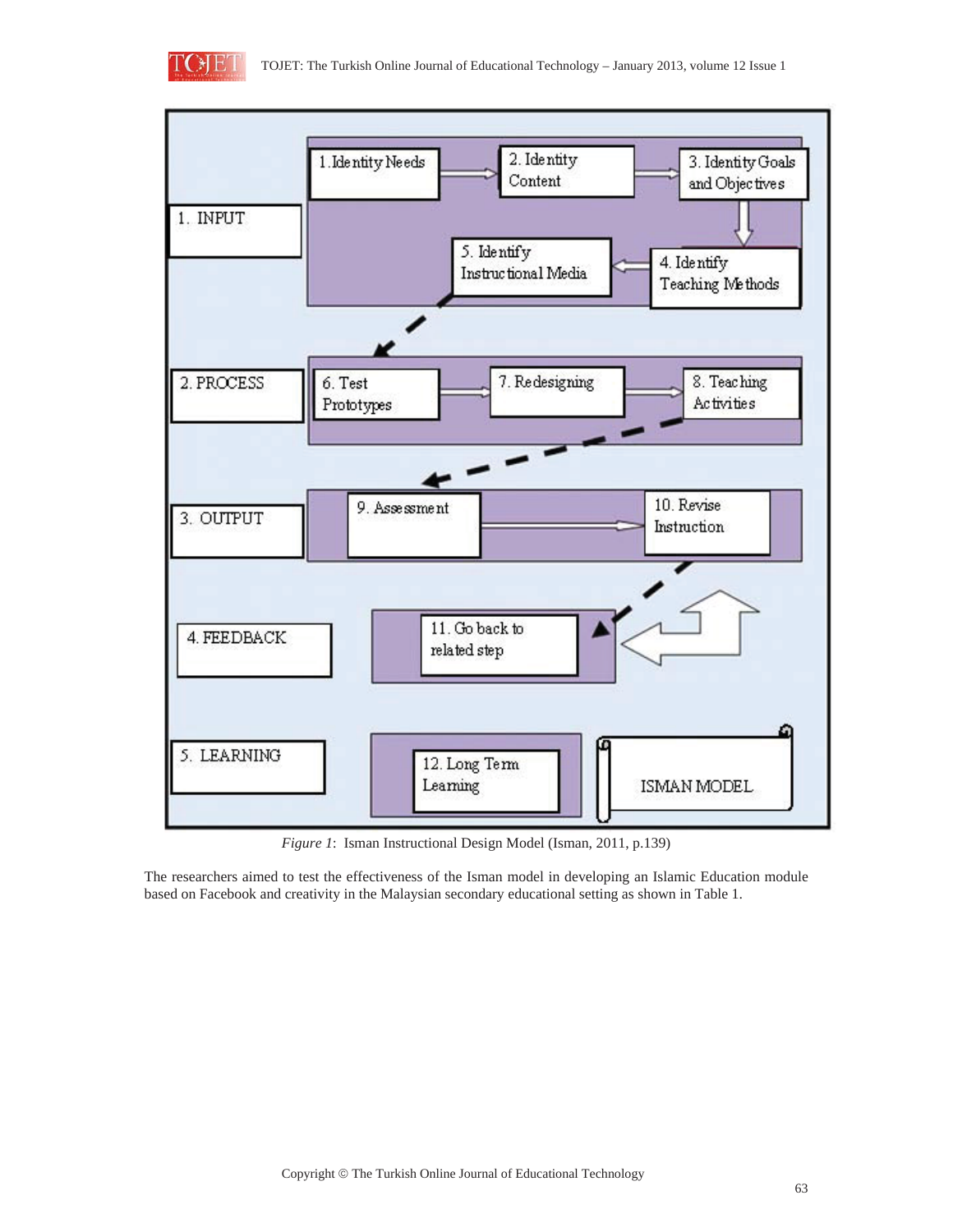

| <b>Steps</b>        | Work log                                                                                                                                                       | <b>Descriptions</b>                                                                                                                             |  |  |  |
|---------------------|----------------------------------------------------------------------------------------------------------------------------------------------------------------|-------------------------------------------------------------------------------------------------------------------------------------------------|--|--|--|
| Step 1<br>Input     | Identify needs<br>Identify contents<br>Identify goals-objectives<br>Identify teaching methods<br>Identify evaluation materials<br>Identify instructional media | Designing Facebook based learning to enhance creativity<br>among Islamic Studies Students.                                                      |  |  |  |
| Stage 2<br>Process  | Testing prototypes<br>Redesigning of Instruction<br>Teaching activities                                                                                        | Using expert panel to redesign the Facebook based learning to<br>enhance creativity among Islamic Studies students produced.                    |  |  |  |
| Stage 3<br>Output   | Testing<br><b>Analyze Results</b>                                                                                                                              | Implementing the Facebook based learning to<br>enhance<br>creativity with teacher and students.                                                 |  |  |  |
| Stage 4<br>Feedback | Revise Instruction                                                                                                                                             | Revise the comments given by students and teacher.                                                                                              |  |  |  |
| Stage 5<br>Learning | Learning                                                                                                                                                       | Pre/posttest was conducted to test the effectiveness of the<br>Facebook based learning to enhance creativity among Islamic<br>Studies students. |  |  |  |

Table 1: Use of Isman model to design and develop Facebook based learning to enhance creativity among Islamic Studies students.

# **RESULTS**

The results of the pretest shows that average creativity level score for the treatment group and control group are 19.84 and 21.16. The independent sample *t*-test was performed to trace if there exists any differences in creativity level between the two groups before treatment. The results show that there is no significant difference between the treatment group and control group. This shows that the initial creativity level for both groups is the same. After the treatment, data from the posttest were analyzed by comparing mean achievement score between the treatment group and control group.

Effectiveness of the Facebook based learning to enhance creativity among Islamic Studies students which was developed by employing the Isman model was analyzed across creativity level in writing, problem solving and producing missionary motto. A *t*-test was performed to determine if there were significant differences between the treatment group and the control group. Findings from the experiment conducted among 40 participants in the treatment group and 40 participants in the control group suggest that Facebook based learning has enhanced creativity level in writing, problem solving and producing missionary motto. Table 2 to Table 4 shows the results of *t*-test comparison of pre/posttest towards across creativity level in writing, problem solving and producing missionary motto.

Next, we also compared the students' achievement based on creativity indicator by using one way ANOVA. Findings on the difference in mean score of the achievement test based on creativity indicator shows there are significant differences in student achievement after the treatment given. Table 5 shows the results of ANOVA on the students' achievement based on creativity indicator.

*Effectiveness of the Facebook based learning to enhance creativity among Islamic Studies students developed by employing the Isman model*

Findings from experiment conducted among 40 participants in the treatment group and 40 participants in the control group suggest that the Facebook based learning is effective in enhancing creativity in Islamic Studies students in writing, problem solving and producing missionary motto.

| Group     |    | Min   | <b>Standard Deviation</b><br>(SD) |      | Significance<br>Value<br>(two-tailed) |
|-----------|----|-------|-----------------------------------|------|---------------------------------------|
| Treatment | 40 | 34.15 | 9.78                              |      |                                       |
| Control   | 40 | 29.25 | 9.37                              | 2.29 | .025                                  |

**Table 2**: *t* -Test Comparison of Achievement Between Treatment and Control Group For Creativity In Writing

Table 2 shows that achievement mean score for the control group  $(n = 40)$  is 29.25 (*SD* = 9.37), while that of the treatment group ( $n = 40$ ) indicates higher achievement, at 34.15 ( $SD = 9.78$ ). The difference in mean score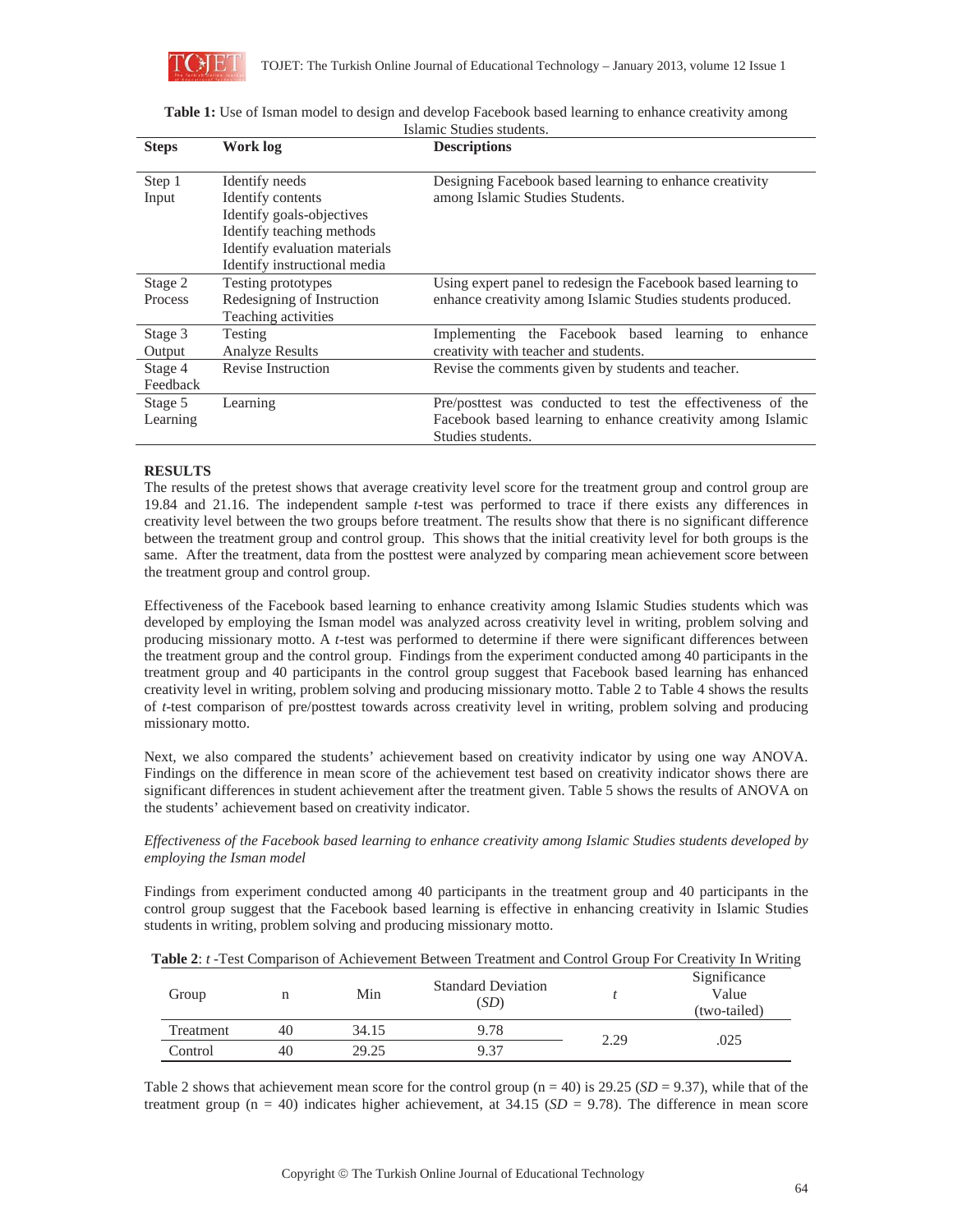

between the treatment and control groups is 4.90. This indicates that Facebook based learning was able to increase achievement towards creativity in writing in the treatment group compared to the control group. Hence, the treatment group has significantly achieved higher inference score than the control group with value  $t(78)=2.29, p < .05$ . The finding shows that the null hypotesis  $(H_1)$  is rejected. Therefore there is a significant difference in creativity in writing between the treatment group that uses Facebook based learning and the control group.

**Table 3**: *t* –Test Comparison of Achievement between Treatment and Control Group For Creativity In Problem  $S = 1$ 

|           |    |       | <b>SOIVING</b>                    |      |                                       |
|-----------|----|-------|-----------------------------------|------|---------------------------------------|
| Group     |    | Min   | <b>Standard Deviation</b><br>(SD) |      | Significance<br>Value<br>(two-tailed) |
| Treatment | 40 | 25.15 | 12.03                             | 2.10 | .039                                  |
| Control   | 40 | 19.48 | 12.13                             |      |                                       |

Table 3 shows that the post test achievement mean score for creativity in problem solving for the control group  $(n = 40)$  is 19.48 (*SD* = 12.13), while treatment group  $(n = 40)$  indicates higher achievement i.e 25.15 (*SD* = 12.03). The difference in mean score between the treatment and control groups is 5.68. This indicates that Facebook based learning is able to increase achievement for creativity in problem solving compared to achievement by the control group. Hence, the treatment group has significantly achieved higher inference score than the control group with value  $t(78) = 2.10$ ,  $p < .05$ . The finding shows that the null hypotesis (H<sub>2</sub>) is rejected. Therefore there is a significant difference in creativity in problem solving between the treatment group that uses Facebook based learning and the control group.

**Table 4**: *t* –Test Comparison of Achievement between Treatment and Control Group For Creativity In Producing Missionary Motto

| Group     |    | Min   | <b>Standard Deviation</b><br>(SD) |      | Significance<br>Value<br>(two-tailed) |
|-----------|----|-------|-----------------------------------|------|---------------------------------------|
| Treatment | 40 | 25.98 | 8.39                              | 2.19 | .032                                  |
| Control   | 40 | 21.05 | 11.52                             |      |                                       |

Table 4 shows that post test achievement mean score for creativity in producing missionary motto for the control group  $(n = 40)$  is 21.05 (*SD* = 11.52), while that for the treatment group  $(n = 40)$  indicates higher achievement i.e 25.98 (*SD* = 8.39). The difference in mean score between the treatment and control groups is 4.93. This indicates that Facebook based learning is able to increase achievement towards creativity in producing missionary motto compared to achievement by the control group. Hence, the treatment group has significantly achieved higher inference score than the control group with value  $t(78) = 2.19$ ,  $p < .05$ . The finding shows that the null hypotesis  $(H<sub>3</sub>)$  is rejected. Therefore there is a significant difference in creativity in producing missionary motto between the treatment group that uses Facebook based learning as compared to the control group.

#### *Students Achievement Based on Creativity Indicator*

Findings on the difference in mean score of the achievement test based on creativity indicator show there is significant difference in student achievement after the treatment given.

**Table 5:** One way ANOVA Achievement Test Marks Treatment Group Based on Creativity Indicator

|                       | df  | Mean<br>Square |      | Sig. |
|-----------------------|-----|----------------|------|------|
| <b>Between Groups</b> |     | 78.32          | 3.36 |      |
| Within Group          | 156 | 23.31          |      |      |
| Total                 | 159 |                |      |      |

One way ANOVA was used to investigate the null hyphothesis  $(H_4)$ . Table 5 indicates that there is significant difference in students' achievement based on creativity indicator after treatment through Facebook based learning. This is clearly being shown when the mean between group for post test is 78.32 and the mean within group is 23.31 with test  $F(3,156) = 3.36$ ,  $p < .05$ . Therefore, there is significant difference in students' achievement in the treatment group post test based on creativity indicator. Hence the null hypotesis (H4) is rejected.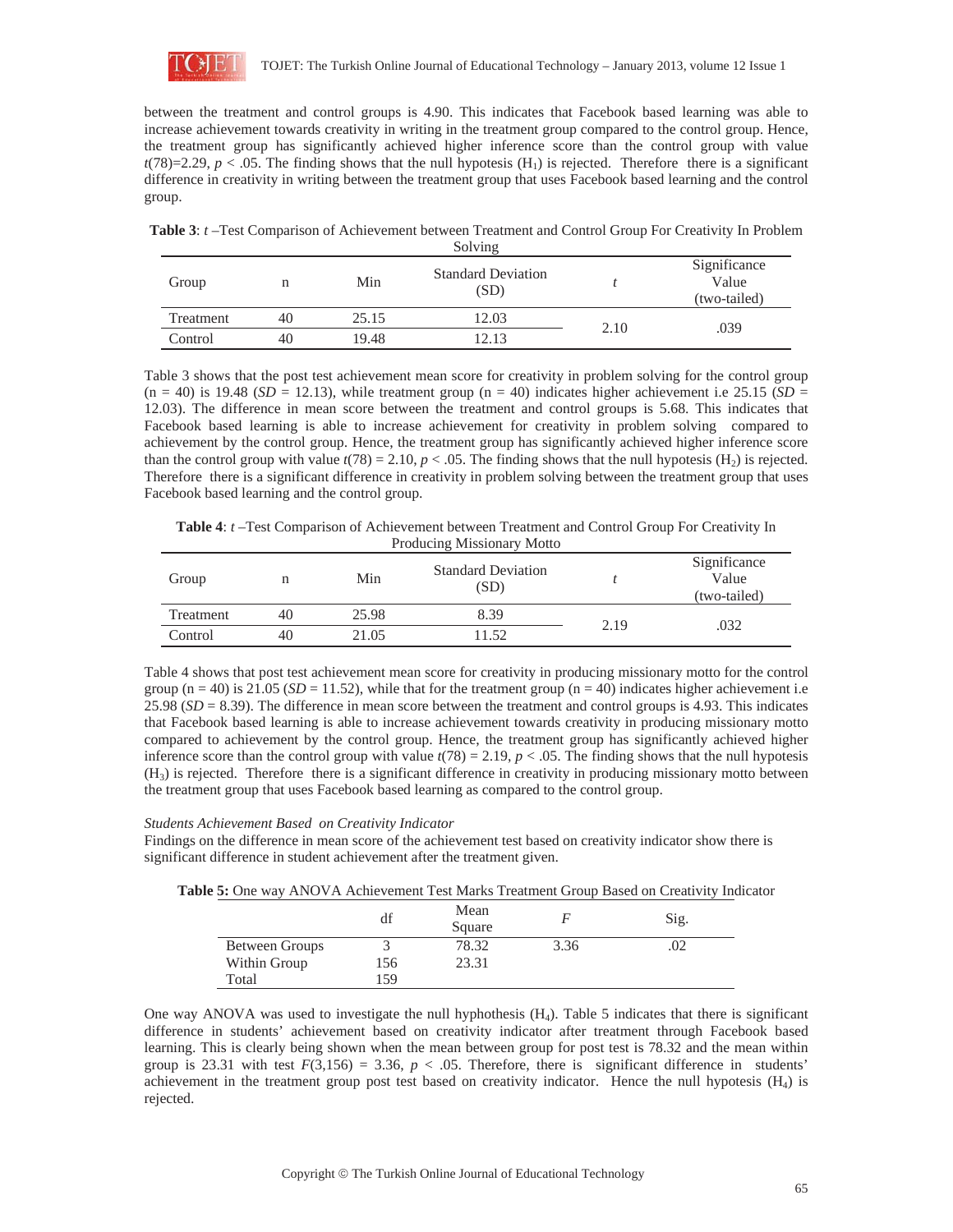

# **IMPLICATION AND CONCLUSIONS**

This paper has examined the effectiveness of Facebook based learning in enhancing creativity among Islamic Studies students in the Malaysian secondary educational setting. In addition, this paper also described an effort to design and develop a Facebook based learning to enhance creativity among Islamic Studies students by employing the Isman instructional design model. It was found that all the first three null hypotheses were rejected because there were significant differences in achievement between the Facebook based learning treatment group and the control group. ANOVA analysis of the treatment group also showed that there were significant differences in student achievement based on creativity indicators. Therefore, Facebook based learning was effective in fostering creativity among Islamic Studies students in the Malaysian secondary educational setting. It indicates that the Isman instructional model was implemented successfully in the design and development of the Facebook based learning in the Malaysian secondary educational setting. The outcome of this study will hopefully enhance the process of teaching and learning using Facebook and enhance creativity among students.

## **ACKNOWLEDGEMENT**

Funding of this research work was generously supported by grants from the University of Malaya, Malaysia.

## **REFERENCES**

- Ala-Mutka, K., Punie, Y., & Redecker, C. (2008). *ICT for learning, innovation and creativity*. Retrieved from http://ftp.jrc.es/EURdoc/JRC48707.TN.pdf
- Bugeja, M. J. (2006). Facing the Facebook. *Chronicle of Higher Education, 52*(21)*,* 1–4.
- Cam, E., & Isbulan, O. (2012, July). A New Addiction for Teacher Candidates: Social Networks. *The Turkish Online Journal of Education Technology,11*(3).
- Cropley, A. J. (2001). *Creativity in education and learning: A guide for teachers and educators*. London: RoutlegeFalmer.
- Hew, K. H., & Cheung, W. S. (2012). Use of Facebook: A case study of Singapore students' experience. *Asia Pasific Journal of Education, 32*(2)*,* 181-196.

Hew, K. F. (2011). Students' and teachers' use of Facebook. *Computers In Human Behavior, 27*(*2*)*,* 662-676. Isman, A. (2005, October). The implementation results of New Instructional Design Model: Isman Model. *The Turkish Online Journal of Education Technology, 4,* Article 7.

Isman, A. (2011, January). Instructional design in education: New Model. *TOJET: The Turkish Online Journal of Educational Technology, 10*(1).

Mazman, S. G., & Usluel, Y. K. (2010). Modeling educational usage of Facebook. *Computers and Education, 55*(2)*,* 444–453.

- Mihai, F., Stanciu, A., & Alaca, O. E. (2011). Social networking impact on educational processes in Romania. *Proceedings Of The International Conference Accounting And Management Information Systems (AMIS 2011)* (6th ed., pp. 900-915).
- Mohamad, R., & Mohamad Shariff, S. (2011). Kesan penggunaan laman sosial ke atas kaedah perbincangan di dalam pengajaran dan pembelajaran mata pelajaran Sejarah. [Effect of Social media usage on discussion approach in teaching and learning of History subject] *Jurnal Teknologi Pendidikan Malaysia, 1*(1)*,* 75-80.
- Mohammad Yusof Arshad, & Siti Hajar Alias. (2011). *Tahap kreativiti di kalangan pelajar program sains di Fakulti Pendidikan, Universiti Teknologi Malaysia* pp. 1-7. [Creativity level among science program students at the Faculty of Education, University of Technology Malaysia] (Unpublished)

Munoz, C. & Towner, T. (2009). Opening Facebook: How to use Facebook in the college classroom. In I. Gibson et al. (Eds.), *Proceedings of Society for Information Technology & Teacher Education International Conference 2009* (pp. 2623-2627). Chesapeake, VA: AACE.

Norlidah Alias, & Saedah Siraj (in press). Design and development of Physics Module based on

learning style and appropriate technology by employing Isman Instructional Design Model. *The Turkish Online Journal of Education Technology.*

- Reid, J. (2011). "We don't Twitter, we Facebook": An alternative pedagogical space that enables critical practices in relation to writing. *English Teaching-Practice And Critique, 10*(1)*,* 58-80.
- Reyes, W. (2010). *Using social media to develop students' critical thinking skills.* Retrieved from http://www.aejmc.com/topics/archives/1308
- Ryan, S. H., Magro, M. J., & Sharp, J. K. (2011). Exploring educational and cultural adaptation through social networking sites. *Journal of Information Technology Education, 10, 1–16.*
- Selami Aydin. (2012). A review of research on Facebook as an educational environment. *Education Tech Research Development*. DOI 10.1007/s11423-012-9260-7
- Shallcross, D. J. (1981). *Teaching creative behavior: How to teach creativity to children of all ages*. Englewood Cliffs, NJ: Prentice Hall.